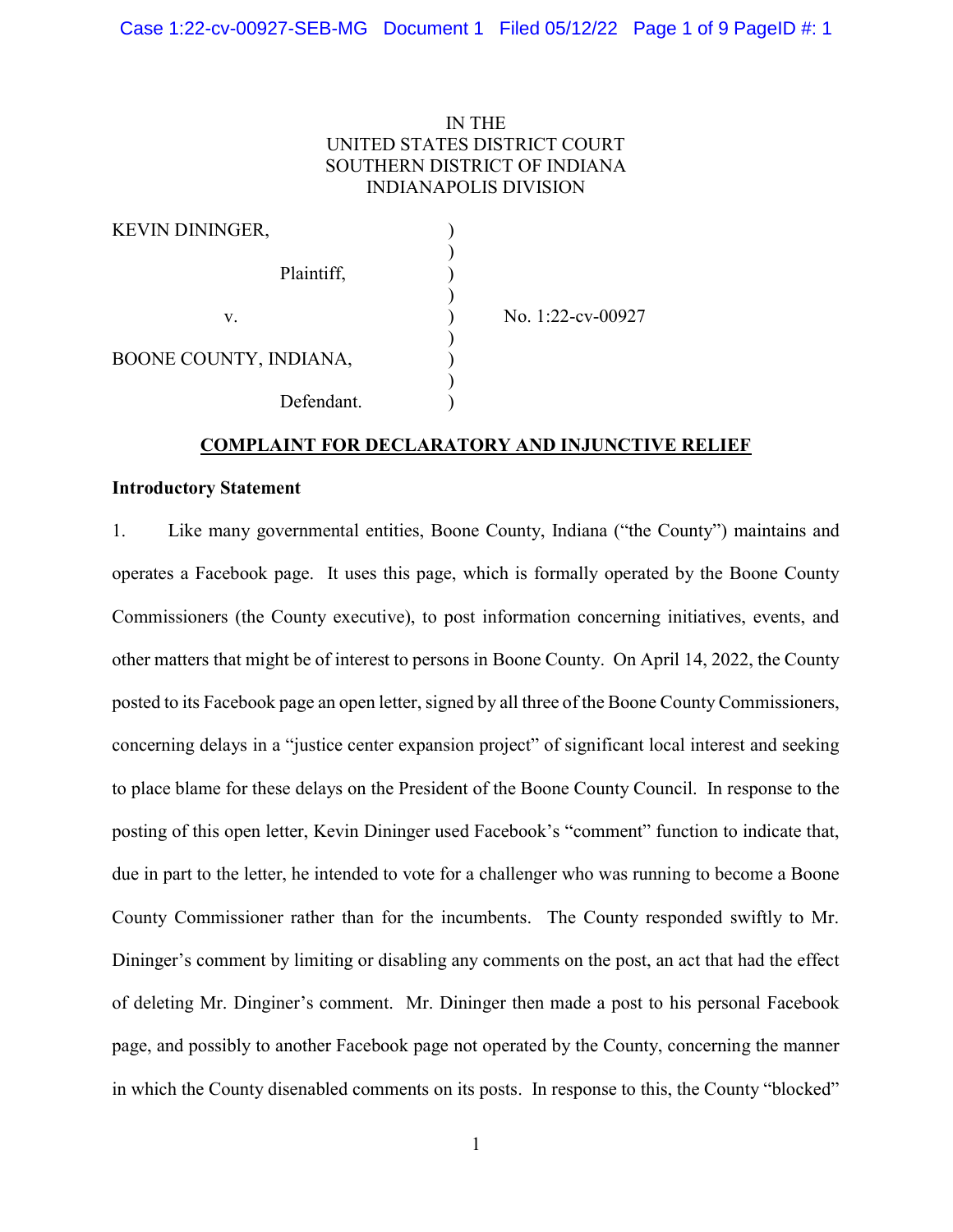him from its Facebook page altogether. This serves to prevent Mr. Dininger not only from posting comments to the County's Facebook page but also from accessing the page at all. The County's action in blocking Mr. Dininger from its Facebook page unjustifiably impinges on Mr. Dininger's rights under the First Amendment. Declaratory and injunctive relief is appropriate.

### Jurisdiction, Venue, and Cause of Action

2. The Court has jurisdiction of this case pursuant to 28 U.S.C. § 1331.

3. Venue is proper in this district pursuant to 28 U.S.C. § 1391.

4. Declaratory relief is authorized by Rule 57 of the Federal Rules of Civil Procedure and 28 U.S.C. §§ 2201 and 2202.

5. This action is brought pursuant to 42 U.S.C. § 1983 to redress the deprivation, under color of state law, of rights secured by the Constitution of the United States.

## Parties

6. Kevin Dininger is an adult resident of Boone County, Indiana.

7. Boone County, Indiana, is one of Indiana's ninety-two counties and is located in central Indiana.

### Factual Allegations

8. Facebook.com ("Facebook") is a social media platform that allows users to create and maintain user-specific pages to "post"—and thereby disseminate—videos, photographs, messages, or other information to persons identified as their "friends" on Facebook and to other individuals or to the public at large. A user's Facebook page is occasionally referenced as that user's "profile" or "timeline."

9. Facebook also allows users to interact with other individuals by "commenting" on users' Facebook posts or on other comments that have been made on Facebook posts. Users may also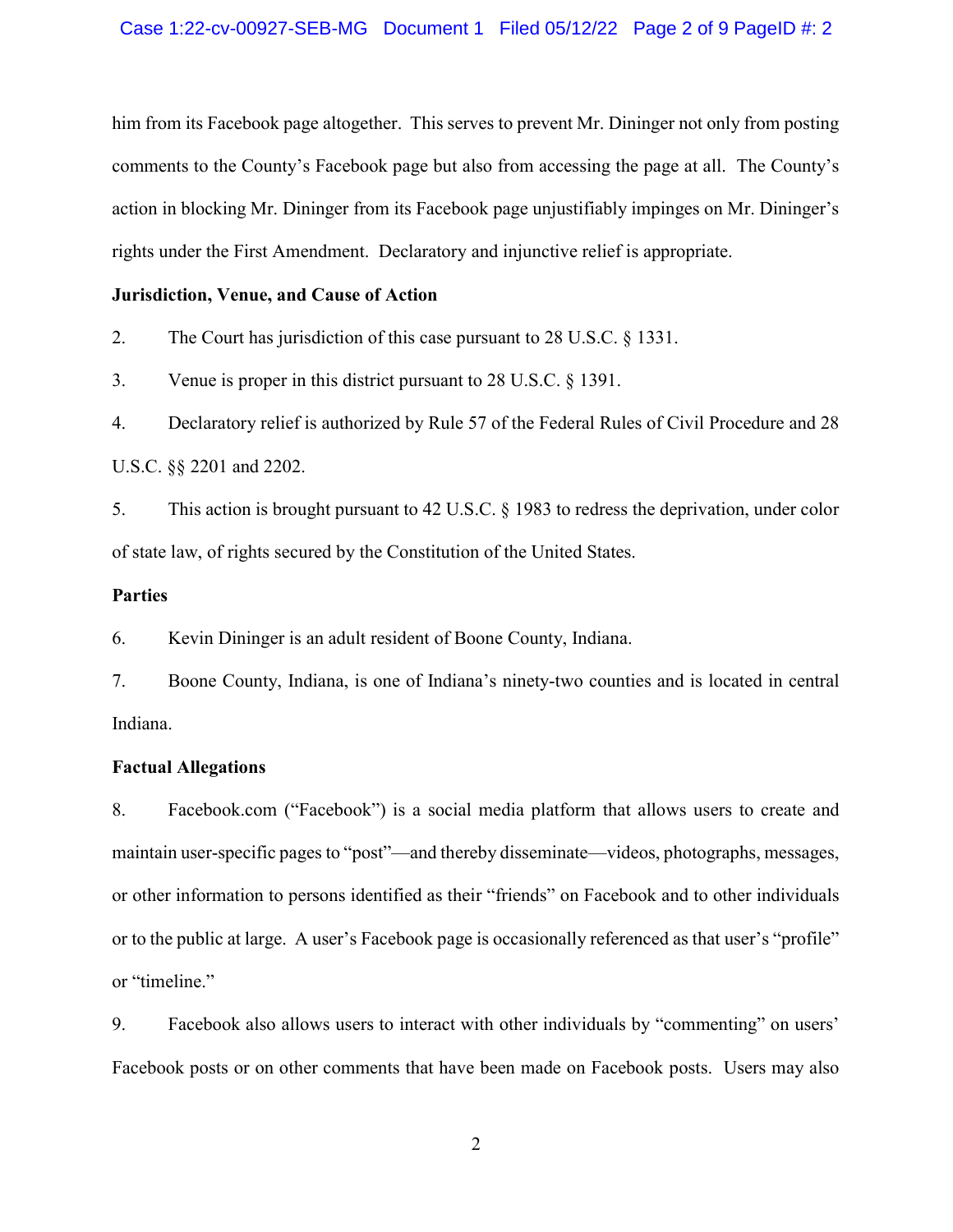#### Case 1:22-cv-00927-SEB-MG Document 1 Filed 05/12/22 Page 3 of 9 PageID #: 3

"share" Facebook posts that have been made by other individuals or organizations, thereby causing someone else's Facebook post to appear on a user's own Facebook page and thus increasing the number of persons who view that Facebook post.

10. Like many governmental agencies and other governmental bodies and officials, Boone County, Indiana maintains and operates a Facebook page. Its Facebook page is available at https:// www.facebook.com/LivingINBooneCounty. This Facebook page is formally operated by the Boone County Commissioners, the County's executive.

11. The County's Facebook page can be viewed by the public and, in the past, anyone with a Facebook account has been able to post a comment in response to the County's posts or in response to other user comments that have been made on those posts.

12. The County uses its Facebook page to post, and thereby disseminate, information about initiatives, events, and other matters that it believes to be relevant or useful to the residents of Boone County.

13. The County has allowed other Facebook users to "comment" on many of its Facebook posts. Users occasionally did so in order to express their opinions concerning the County or the information that the County had shared, to share additional information related to the County's Facebook posts, or to pose questions to the County.

14. Boone County officials are currently contemplating the expansion of a "justice center." According to media reports, the project is anticipated to cost \$58 million and would not only include the expansion of the Boone County Jail but also would allow multiple county departments to move to a larger center. The project has generated a significant amount of local interest and, while the Boone County Commissioners have publicly indicated that they are in favor of the project as proposed and that they believe that further delays could increase the cost of the project,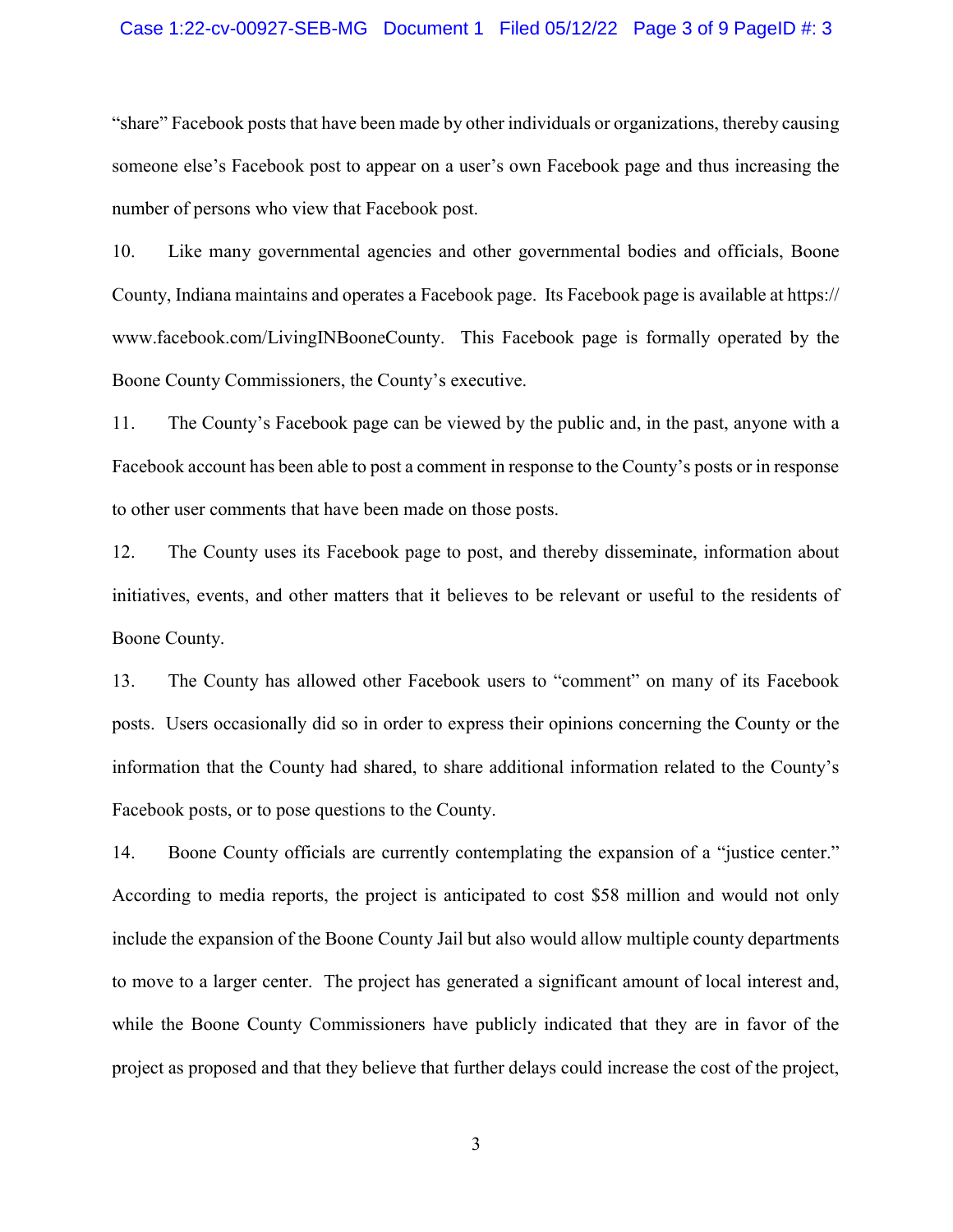the Boone County Council (which must approve the funding for the project) has indicated that it needs additional information before voting on the project.

15. On April 14, 2022, the County posted the following open letter to its Facebook page:



Portions of this image appear slightly off-set due exclusively to formatting undertaken by Mr. Dininger's attorney and this not appear in the County's Facebook post itself.

16. Mr. Dininger felt that it was inappropriate for the County (that is, the Boone County Commissioners) to publicly criticize the President of the Boone County Council in this manner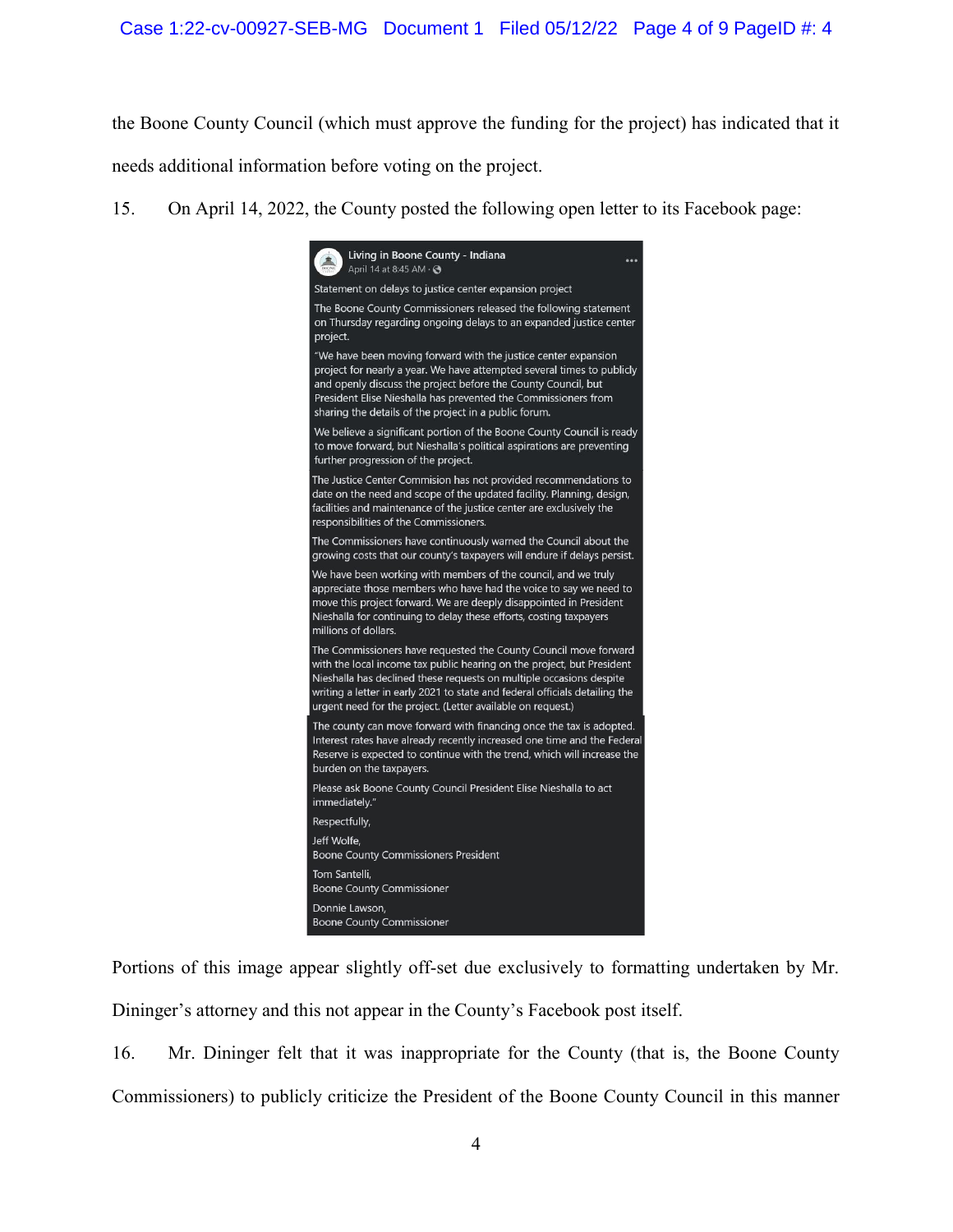#### Case 1:22-cv-00927-SEB-MG Document 1 Filed 05/12/22 Page 5 of 9 PageID #: 5

and further felt that it was not inappropriate for the Boone County Council to seek additional information in order to ensure the absence of any feasible alternatives before approving such a costly project, particularly given that the project would likely be funded in part through an additional tax on Boone County residents.

17. In response to this Facebook post, Mr. Dininger therefore posted a comment on the County's Facebook page wherein he stated as follows:

And with this letter, I have decided to vote for Tim Beyer for Boone County Commissioner.

At the time that Mr. Dinginger made this post, Mr. Beyer was running as a challenger in the Republican primary election to serve as a Boone County Commissioner. In his comment, Mr. Dinginger also provided a link to the Facebook page of Mr. Beyer's campaign. Mr. Beyer has since defeated the incumbent in the primary election and has advanced to the general election in November.

18. Shortly after he made this comment, Mr. Dininger noticed that the settings for several of the County's Facebook posts, including the April 14th post on which he commented, had been altered. Whereas previously Mr. Dininger and others were able to use Facebook's "comment" function to comment on posts made to the County's Facebook page, the settings had been altered so that he was no longer able to do so. Instead, under many (but not all) of the County's Facebook posts in April and very early May of 2022, a message was displayed indicating that the County had "limited who can comment on this post" and no comments are publicly displayed. On older posts, however, individuals' comments still appear and any person who has not been "blocked" from the County's Facebook page may comment on the County's posts.

19. Mr. Dininger does not know whether the message indicating that the County had "limited who can comment on this post" means that no one can comment on the County's Facebook posts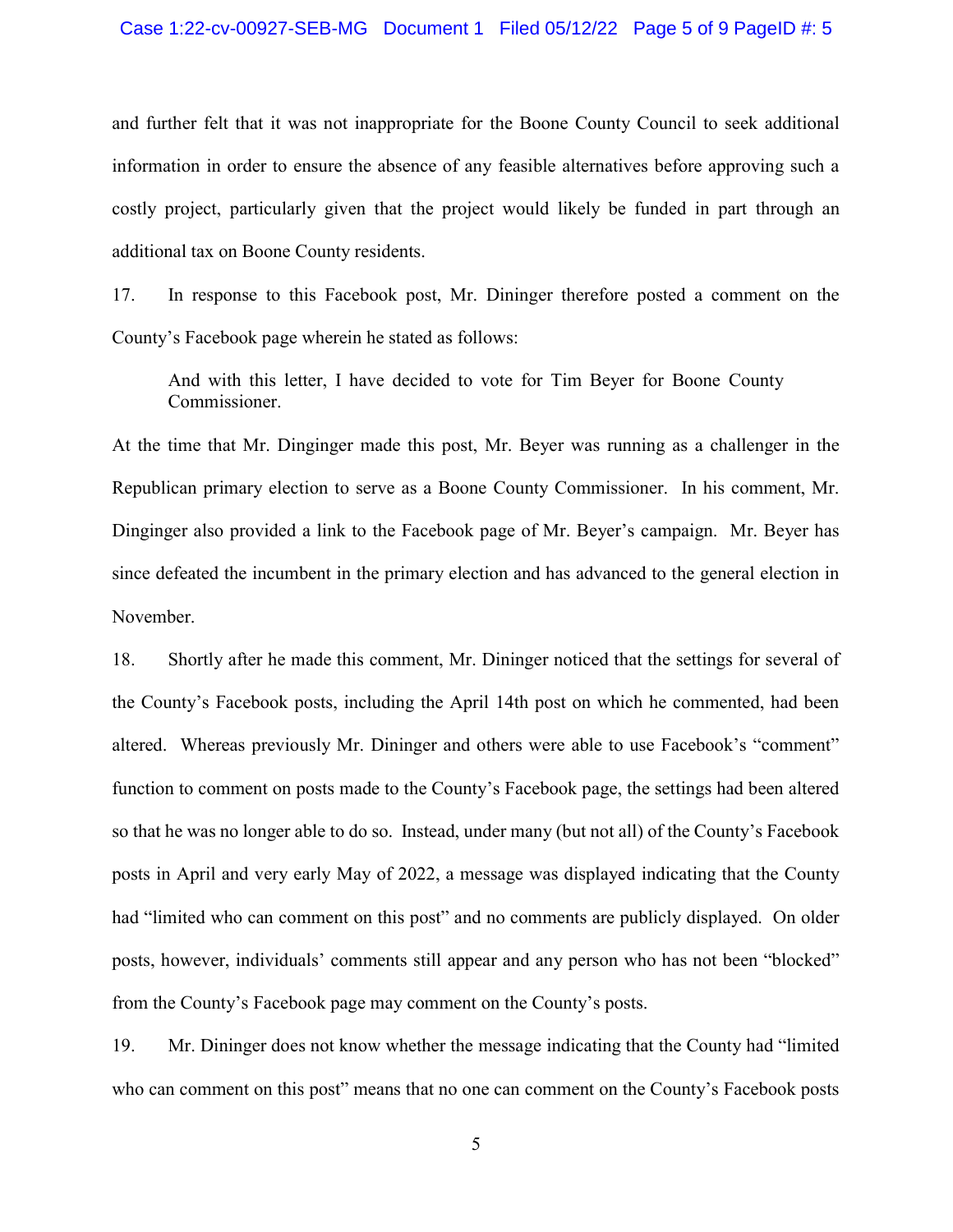# Case 1:22-cv-00927-SEB-MG Document 1 Filed 05/12/22 Page 6 of 9 PageID #: 6

other than (perhaps) the County itself, or whether it means that some subset of Facebook users may still comment on the County's posts while others are not able to do so.

20. At least on its Facebook posts that were made on or about May 7th or thereafter, however and there have been several—the County for a period resumed allowing comments to its Facebook posts, and any Facebook user who had not been "blocked" from the County's Facebook page could post such comments to the County's Facebook page.

21. In any event, on April 15, 2022, Mr. Dininger made a post—to his own personal Facebook page—concerning the County's restriction on who may post comments on its Facebook page. Specifically, he posted as follows:



Living in Boone County - Indiana is Facebook page ran by the Boone County Government, along with the page is a website www.livinginboonecounty.com.

Recently they published the statement you see below BUT limited who could comment on the post. I'm wondering,

1. Because it is a government run site are they legally allowed to do that?

2. Even if it legal is this the type of government we want?

What are your thoughts?

And really wondering what people like Rob Kendall, Abdul-Hakim Shabazz and Guy A. Relford might have to say on this...

As his post indicates, Mr. Dininger attached to this Facebook post a copy of the open letter that the County had posted to its own Facebook page the day before. In making this post, he "tagged"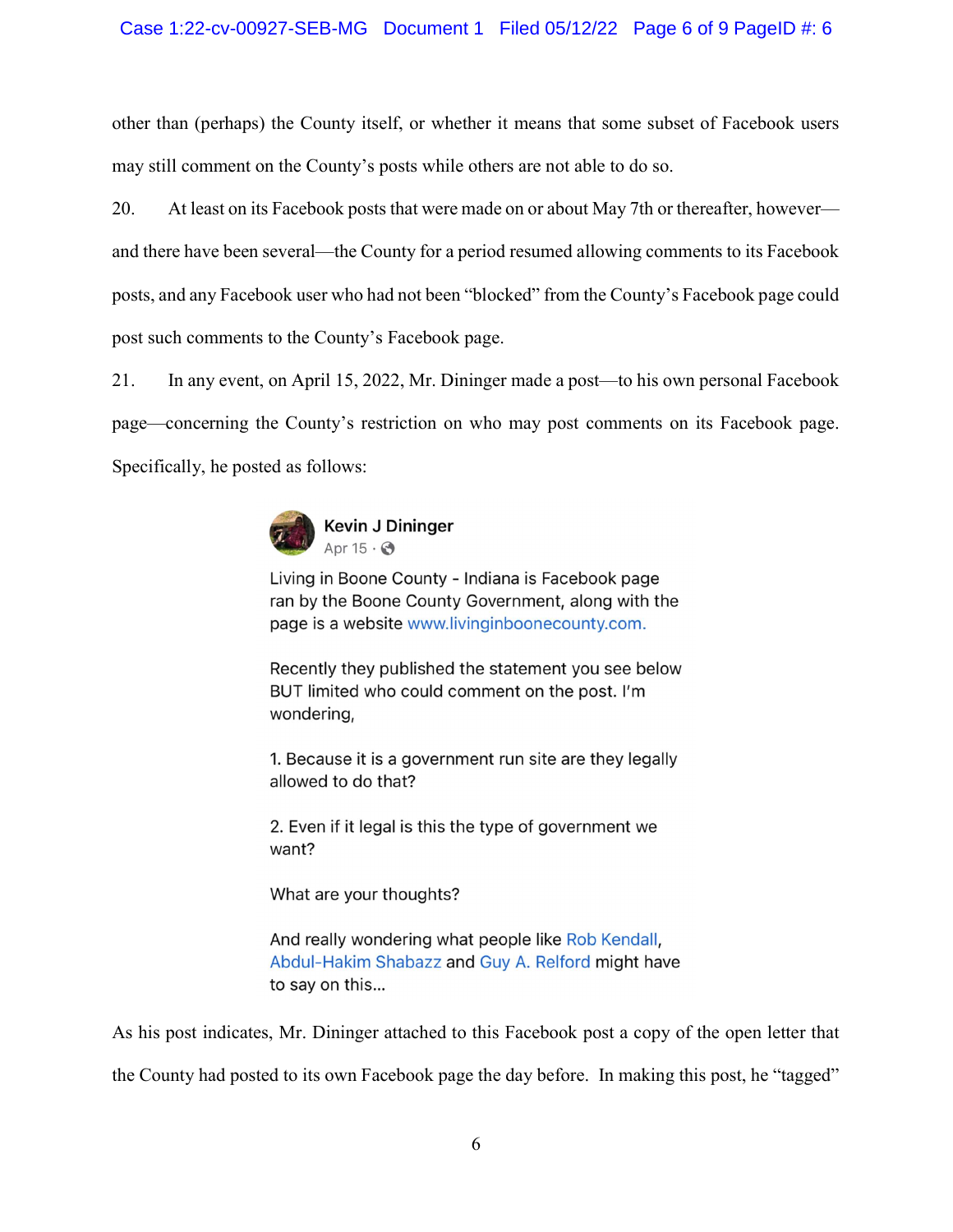#### Case 1:22-cv-00927-SEB-MG Document 1 Filed 05/12/22 Page 7 of 9 PageID #: 7

three well-known members of the Indianapolis-area media—Rob Kendall, Abdul-Hakim Shabazz, and Guy Relford—an act that had the effect of making sure these three individuals received a notification of his Facebook post.

22. In response to Dininger's criticism, the County swiftly "blocked" him from its Facebook page.

23. While logged into Facebook, a Facebook user who is blocked from a Facebook page is not able to visit the Facebook page or to view any posts or comments on the page, and is not able to post his own comments in response to Facebook posts or in response to any comments made in response to the posts. Insofar as he cannot access the Facebook page from which he has been blocked, he is also not able to "share" Facebook posts from the page through his own personal Facebook page.

24. "Sharing" a Facebook post allows a user to disseminate the post to his own Facebook "friends," to republish the post on his own Facebook page, and, if he is inclined, to add his own commentary concerning the post.

25. The County's action in "blocking" Mr. Dininger therefore had the effect not only of deleting any comments that Mr. Dininger had previously made on the County's Facebook page but also of preventing Mr. Dininger from even viewing or otherwise accessing the County's Facebook page while logged into Facebook and of prohibiting him from commenting on or sharing the County's Facebook posts in the future.

26. Mr. Dininger has been blocked from the County's Facebook page due exclusively to the viewpoints that he expressed in his Facebook comment and his subsequent Facebook post. This represents improper viewpoint-based discrimination and is not supported by any governmental interest, let alone a compelling one.

7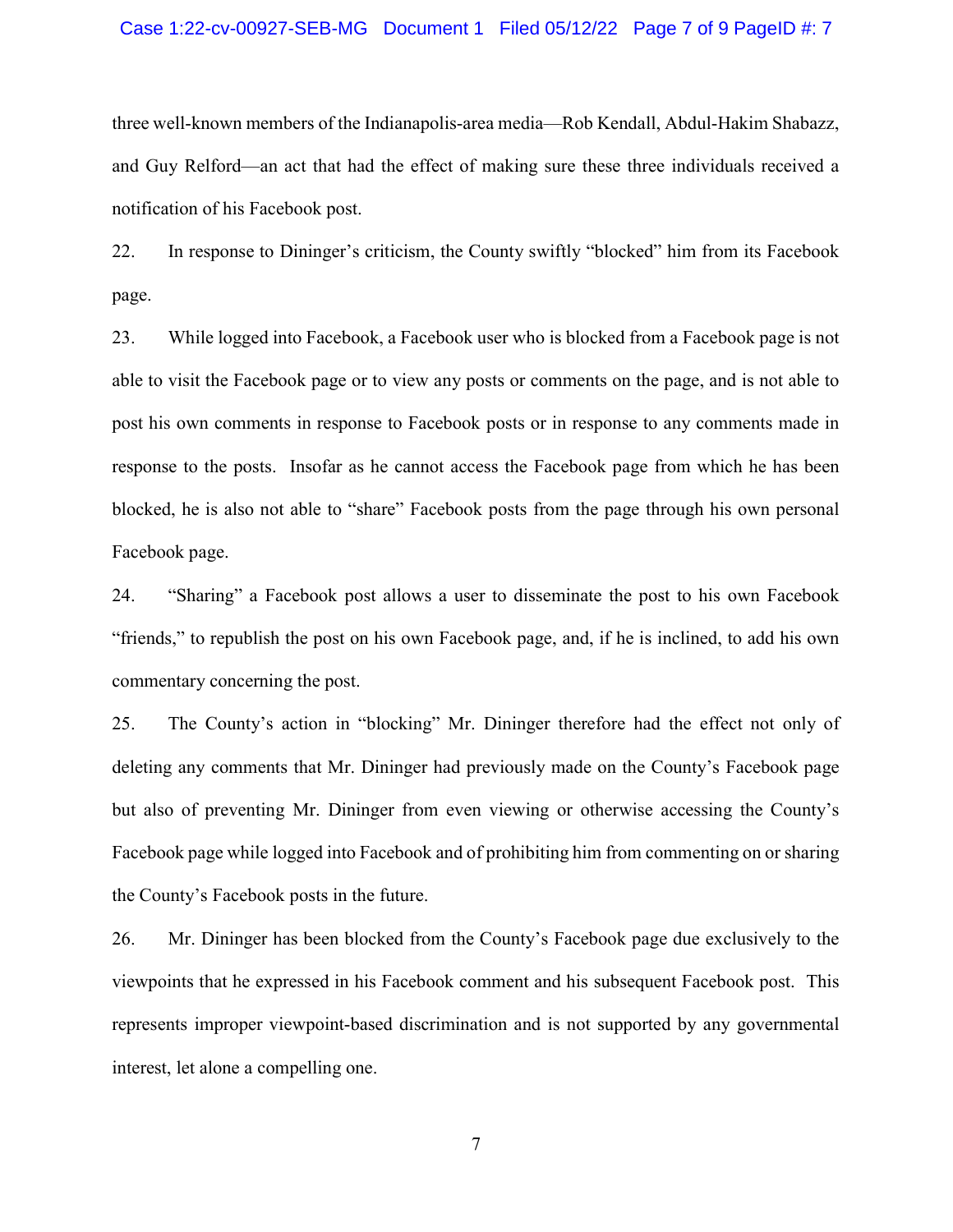#### Case 1:22-cv-00927-SEB-MG Document 1 Filed 05/12/22 Page 8 of 9 PageID #: 8

27. Mr. Dininger is concerned about issues of importance to his community and his state as well as about the actions and positions of his elected officials, and frequently shares his opinions and other information about these issues with other persons. He would like to be able to once again access the information posted to the County's Facebook page and, to the same extent that other Facebook users are allowed to do so, to comment on posts or "share" posts made to that Facebook page.

28. To the extent that the County's actions have resulted in the deletion of previous comments made by Mr. Dininger to the County's Facebook page, Mr. Dininger would also like his deleted comments to be restored so that Facebook users may view these comments.

29. The blocking of Mr. Dininger from the County's Facebook page impinges on Mr. Dininger's liberty interest in engaging in expressive activity and in receiving information, and therefore implicates the procedural component of the Due Process Clause of the Fourteenth Amendment.

30. At the time that Mr. Dininger was blocked from the County's Facebook page, he was not provided with any notice, either of the decision to block him from the Facebook page or of the reasons for this decision, nor was he provided with an opportunity to contest this decision.

31. On information and belief, by practice or policy the County does not provide such notice or any opportunity to be heard to Facebook users that are blocked from his Facebook page.

32. As a result of the actions or inactions of the County, Mr. Dininger is suffering irreparable harm for which there is no adequate remedy at law.

33. At all times the County has acted or refused to act under color of state law.

#### Legal Claim

34. The actions of the County violate Mr. Dininger's rights under the First Amendment to the

8